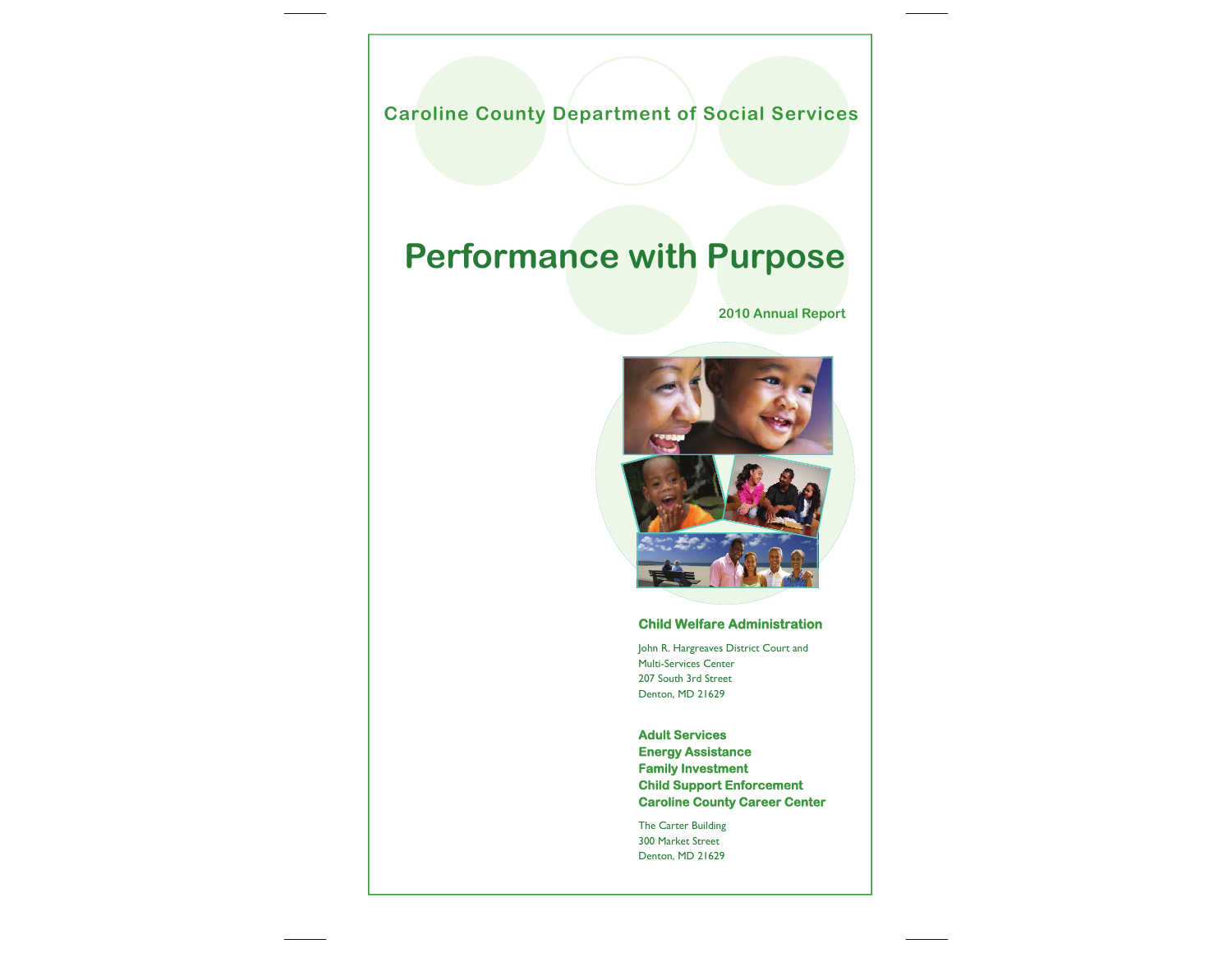### **Director's Message**



On behalf of the Board of Directors and Staff of Caroline County Department of Social Services, I am pleased to provide you with our 2010 Annual Report.

The outcomes documented in this report reflect the commitment and dedication of our staff to providing quality services to the citizens of Caroline County; All of our efforts would not be possible without the support of our community partners with whom we collaborate on a daily basis to meet the needs of our most vulnerable citizens.

We have had many accomplishments in the past year and we are proud of the work and new initiatives that the agency has undertaken. Following are a few highlights of our accomplishments.

- ◊ In Fiscal Year 2010, the Child Protective Services Screening Unit (CPS) received over 700 Intake calls, which necessitated either investigation, referrals for In-Home Services, referrals to appropriate non-cps services and outside community resources. 275 cases were investigated. Of those, 10% resulted in an indicated finding, 14% were unsubstantiated, and 76% were ruled out.
- ◊ The Agency ended the Federal fiscal year with 1,531 cases in Child Support. \$3,228,078.00 in current and arrears support payments were collected and disbursed.
- ◊ Emergency Assistance (EA) In 2010, an average of 85 adults and/or families per month contact the Adult Services Unit for emergency assistance or referrals. 132 customers were served in FY 2010: 64 through ETHS, 17 through HPP, and 51 through EA. EA clients were assisted with utility cut-offs and medications.
- ◊ The Office of Home Energy Programs (OHEP) processed 2,428 applications for the Maryland Energy Assistance Program (MEAP). 2,118 families were certified for a total of \$924,687.00 in grants.

Please join me in thanking my Staff and Board for their hard work and dedication.

*Osvaldina Gomes Daly, LCSW*  **Director**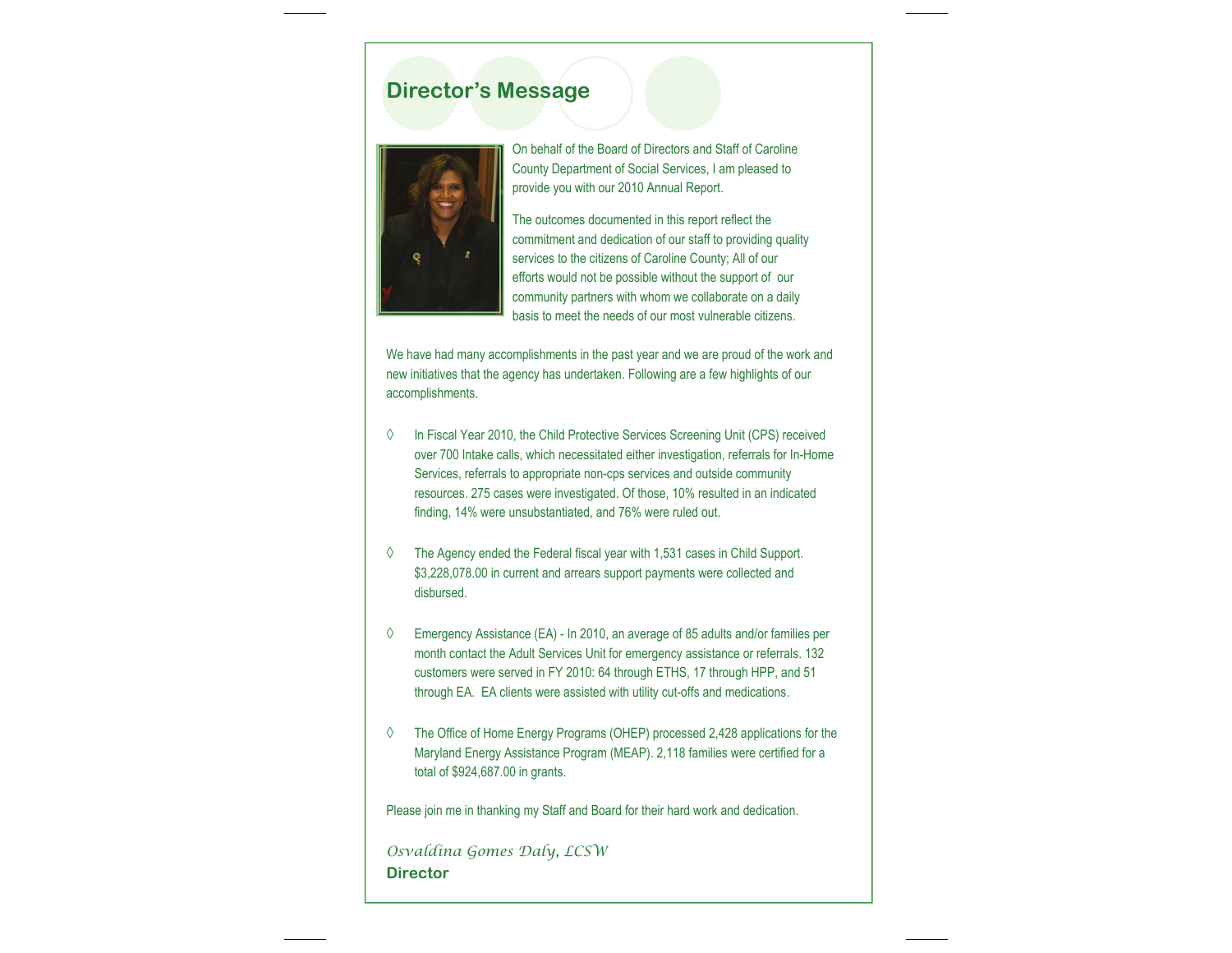# **Caroline County Department of Social Services**

#### **Table of Contents**

| <b>Child Welfare Services-In-Home Services</b>                                                                                                                                                                                                               | 4 & 5 |
|--------------------------------------------------------------------------------------------------------------------------------------------------------------------------------------------------------------------------------------------------------------|-------|
| Multiple Points of Prevention Program (MPP)<br>Services to Families with Children-Intake (SFC-I)<br>Services to Families with Children-Continuing (SFC-C)<br><b>Continuing Protective Services</b><br><b>Interagency Family Preservation (INFPS)</b>         |       |
| <b>Child Welfare Services-Out of Home Services</b>                                                                                                                                                                                                           | 5     |
| <b>Foster Care</b>                                                                                                                                                                                                                                           |       |
| Adoption                                                                                                                                                                                                                                                     |       |
| Resource Homes                                                                                                                                                                                                                                               |       |
| <b>Adult Services</b>                                                                                                                                                                                                                                        | 6 & 7 |
| <b>Adult Protective Services (APS)</b><br>Social Services to Adults (SSTA)<br>In-Home Aide Services (IHAS)<br>Project Home (PH)<br>Homelessness Prevention Program (HPP)<br><b>Emergency Transition Housing Services (ETHS)</b><br>Emergency Assistance (EA) |       |
| <b>Family Investment</b>                                                                                                                                                                                                                                     | 8     |
| <b>Child Support</b>                                                                                                                                                                                                                                         | 9     |
| <b>Non-Custodial Parent Employment Program</b>                                                                                                                                                                                                               | 10    |
| <b>Parents as Partners</b>                                                                                                                                                                                                                                   | 10    |
| <b>Expenditures</b>                                                                                                                                                                                                                                          | П     |
|                                                                                                                                                                                                                                                              |       |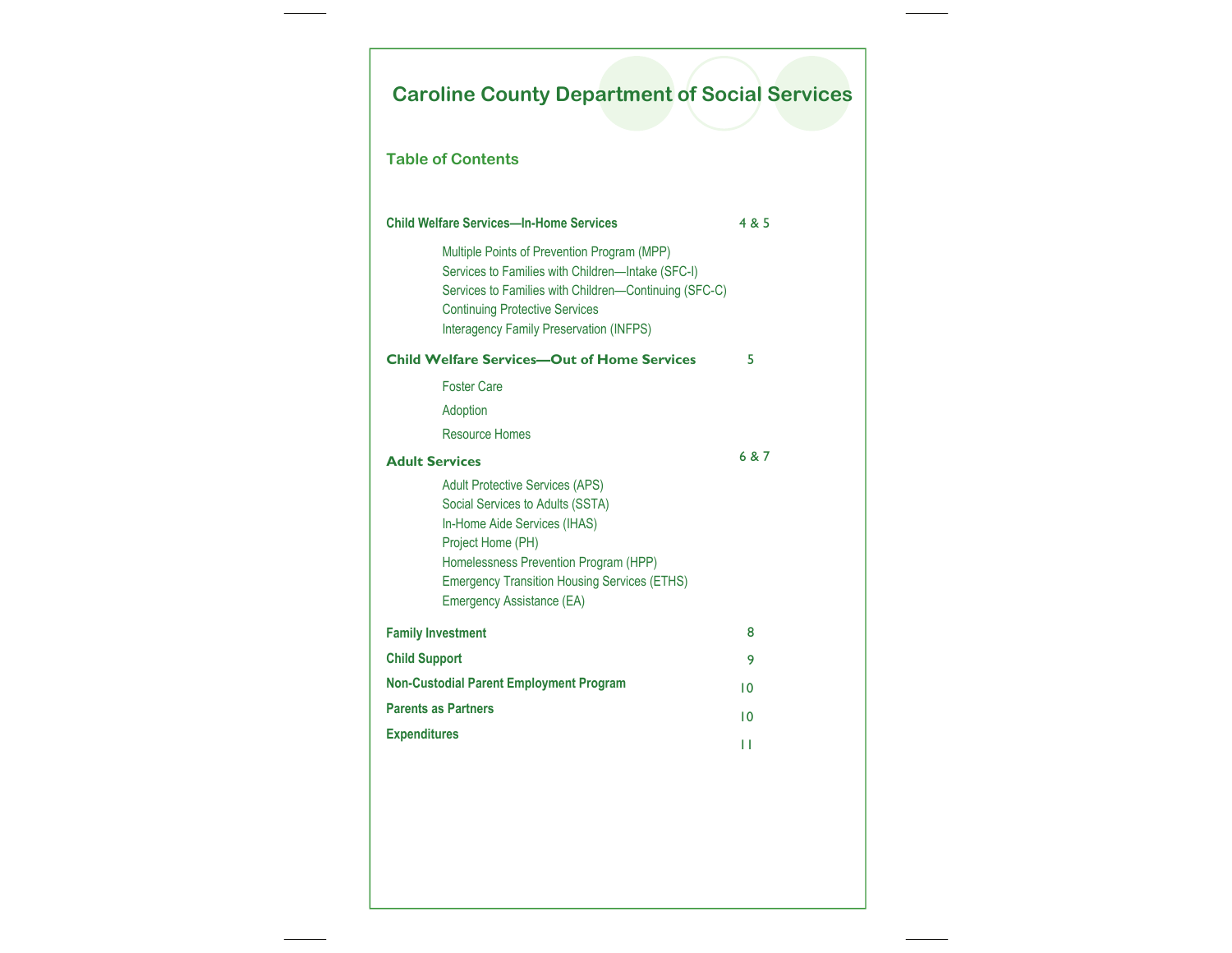### **Child Welfare Services**

#### **In-Home Services**

**Child Protective Services (CPS)** 

- **Total Investigations Assigned 275**
- **Completed Investigations:** 
	- 94 Physical Abuse 38 Sexual Abuse 143 Neglect
- **Investigations Outcome:** 
	- 10% Indicated
	- 14% Unsubstantiated
	- 76% Ruled out
- **Other Cases Assigned or Referred in-house:** 
	- 15 Requests from other agencies 66 In-agency service referrals

**Multiple Points of Prevention Program (MPP)** 

- 73 referrals received, 46 accepted services and the remaining families were referred for other agency services or declined service.
- MPP 80% of the families were measured to have shown positive movement or remained the same in the family function assessment used to measure positive growth in family functioning.
- 100% of families either fully or partially met the goals developed with them while receiving this service.
- 93% of families closed for one year following MPP intervention did not require any further CPS involvement.
- 100% of the families served were able to keep their children safe in their own homes and communities.

**Services to Families with Children – Intake (SFC-I)** 

• 56 families received Assessment Services from the In-Home Unit. There are three caseworkers in this unit that provide SFC-I; SFC-C and Continuing Protective Services.

**Services to Families with Children – Continuing (SFC-C)** 

• 63 families received services under this service.

#### **Continuing Protective Services**

• 47 families were served under this specialized program.

Page 4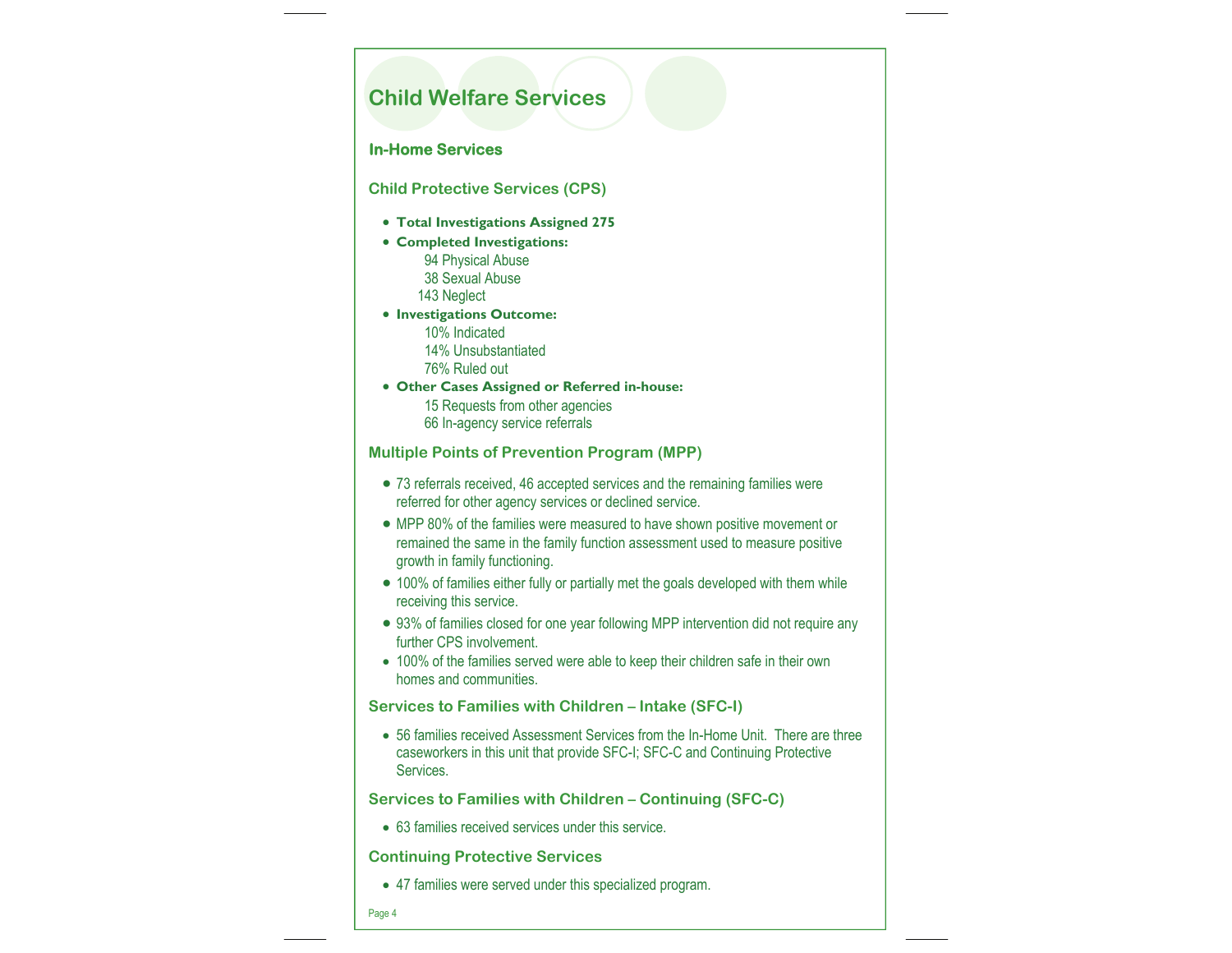## **Child Welfare Services**

### **In-Home Services Continued**

**Interagency Family Preservation Services (INFPS)** 

- Referrals can come from the Child Welfare Unit of the Department of Social Services, Department of Juvenile Services, and Mental Health Services through Core Services Agency, Board of Education, and the Caroline County Health Department.
- Families will receive 3 months of high intensive services in the home, in some cases up to 20 hours per week. They can receive up to, but no more than, a total of six months of service from INFPS.
- 8 families were provided INFPS services in FY 2010.

#### **Other Notable Services**

- **After Hours Coverage** 
	- ◊ 128 After-Hours Calls were received averaging 11 per month
	- ◊ Staff spent 274 hours responding to After-Hours calls, with 201 hours spent on face-to-face contacts.

### **Out-of-Home Services**

- 41 Children were in Foster Care on July 1, 2009
- 12 entered Foster Care during the fiscal year
- 13 foster children exited Foster Care during the fiscal year 5 were adopted, 5 were reunified and 3 achieved independence

The Agency had 40 children in Foster Care at the end of the fiscal year (6/30/2010).

#### **Adoption**

- 8 children in Foster Care had the plan of adoption.
- 5 children in foster care were adopted and the Agency was able to meet its adoption goal.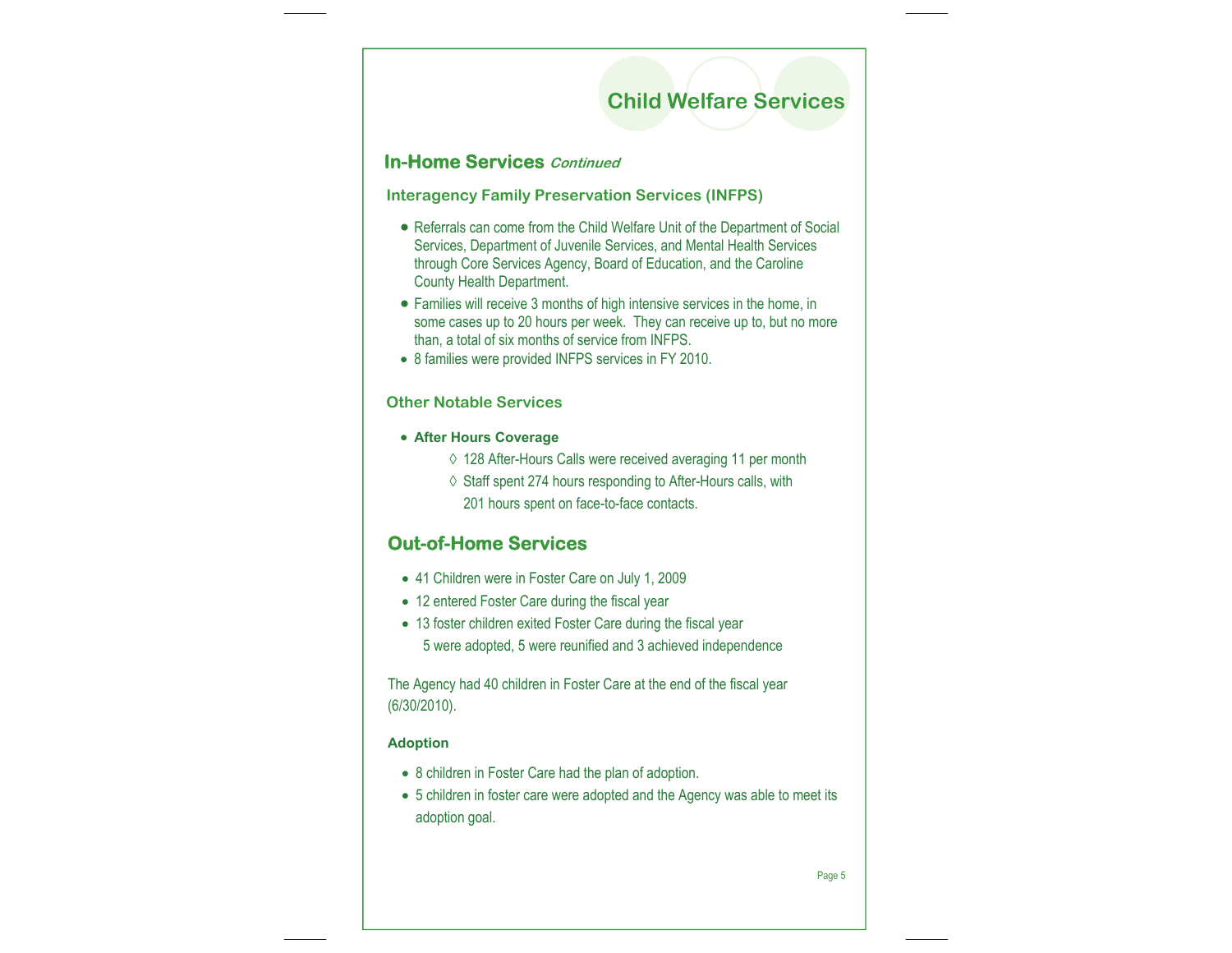### **Child Welfare Services**

#### **Out-of-Home Services Continued**

**Resource Homes—** In 2010, the Agency:

- Maintained 34 licensed foster/adoptive homes
- Held quarterly roundtable discussions and potluck dinners to facilitate communication and provide education to foster/adoptive parents.
- Collaborated with other mid-shore department of social services to recruit additional foster/adoptive families
- Held annual holiday celebrations for foster/adoptive families and foster children
- Celebrated Foster Parent Appreciation Month (May) by hosting an event to acknowledge Caroline County Families
- Caroline County foster parents continued to participate in the local chapter of the Foster Parents Association.

### **Adult Services**

**Adult Services (AS)** The AS consists of a unit supervisor, 3 full-time case workers and 2 in-home aide workers and 1 full-time case worker provided by Upper Shore Aging. In FY 10, the AS unit accomplished:

- 100% (exceeding the state goal of 96%) of Adult Protective Services (APS) investigations indicated or unsubstantiated having no reoccurrence in six months
- 98.75% (exceeding state goal of 97%) for individuals receiving assistance to remain in the community.

**Adult Protective Services (APS)** received 143 referrals for investigation. Of the 143 cases:

- 72 cases were screened out; 7 cases were investigated for exploitation.
- 33 cases were investigated for self-neglect, 15 cases were investigated for neglect by others.
- 9 cases were investigated for abuse.
- 4 for self-neglect and exploitation.
- 1 case was a request of another agency.
- Department was Guardian of the Person for 6 adult clients.
- Page 6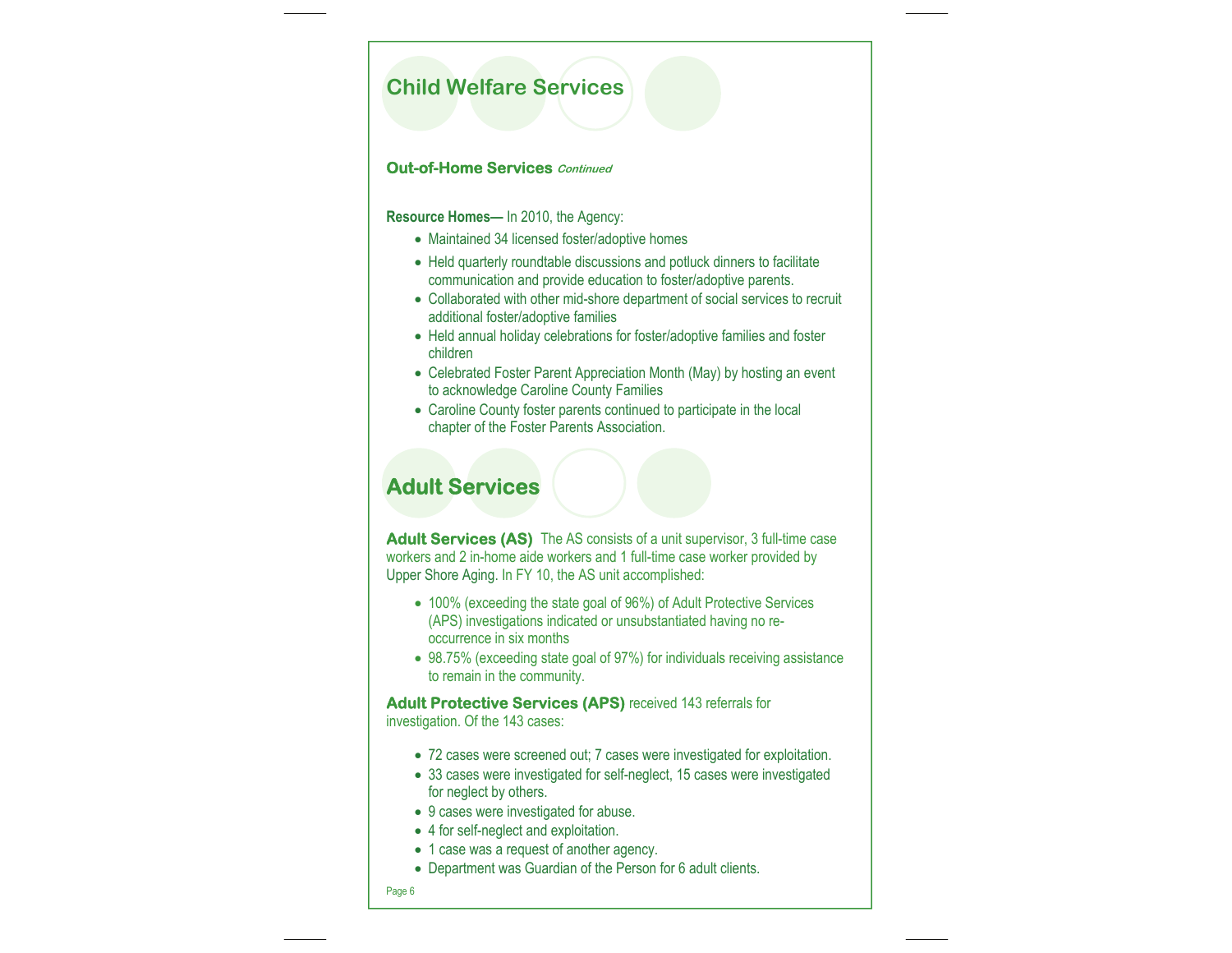## **Adult Services**

**Social Services to Adults (SSTA)** services assist clients through case management to maintain their independence and remain in their community. There were 80 adults served in FY 2010. This number was reduced compared to FY 2009 due to a Moratorium in effect state-wide.

**In-Home Aide Services (IHAS)** are support services provided to **SSTA**  clients based on need and availability of services. These services may be in the form of chore and/or personal care.

• 39 individuals received chore and/or personal care services. This number was reduced compared to the previous fiscal year due to a Moratorium in effect state-wide.

**Project Home (PH)** is a program that houses and provides case management services to adult clients who are physically and/or mentally disabled. In FY 2010:

• 5 customers resided in the 3 certified Project Care Homes.

**Homelessness Prevention Program (HPP)** primarily assists eligible adults and families with eviction prevention. Rental costs have steadily increased over the last two years even though funding has not increased. In FY 2010:

• 17 adults and families who were presented with eviction notices were assisted with funds to prevent eviction subsequently preventing homeless situations.

**Emergency Transitional Housing Services (ETHS)** provides funds for first months rent or back rent to prevent homeless situations. Funds may also be utilized for temporary lodging, and emergency food. In FY 2010:

• 64 clients were assisted with ETHS funds. Rental costs have steadily increased over the last two years even though funding was decreased by 10%.

**Emergency Assistance (EA)** In FY 2010, an average of 85 adults and/or families per month contact the Adult Services Unit for emergency assistance or referrals. Contacts are in the form of walk-ins, telephone calls, and repeat calls from/to clients and vendors. In FY 2010:

• 132 clients were served; 64 through ETHS, 17 through HPP, and 51 through EA. EA clients were assisted with utility cut-offs and medications. Limited funding is available to the Department to assist EA clients.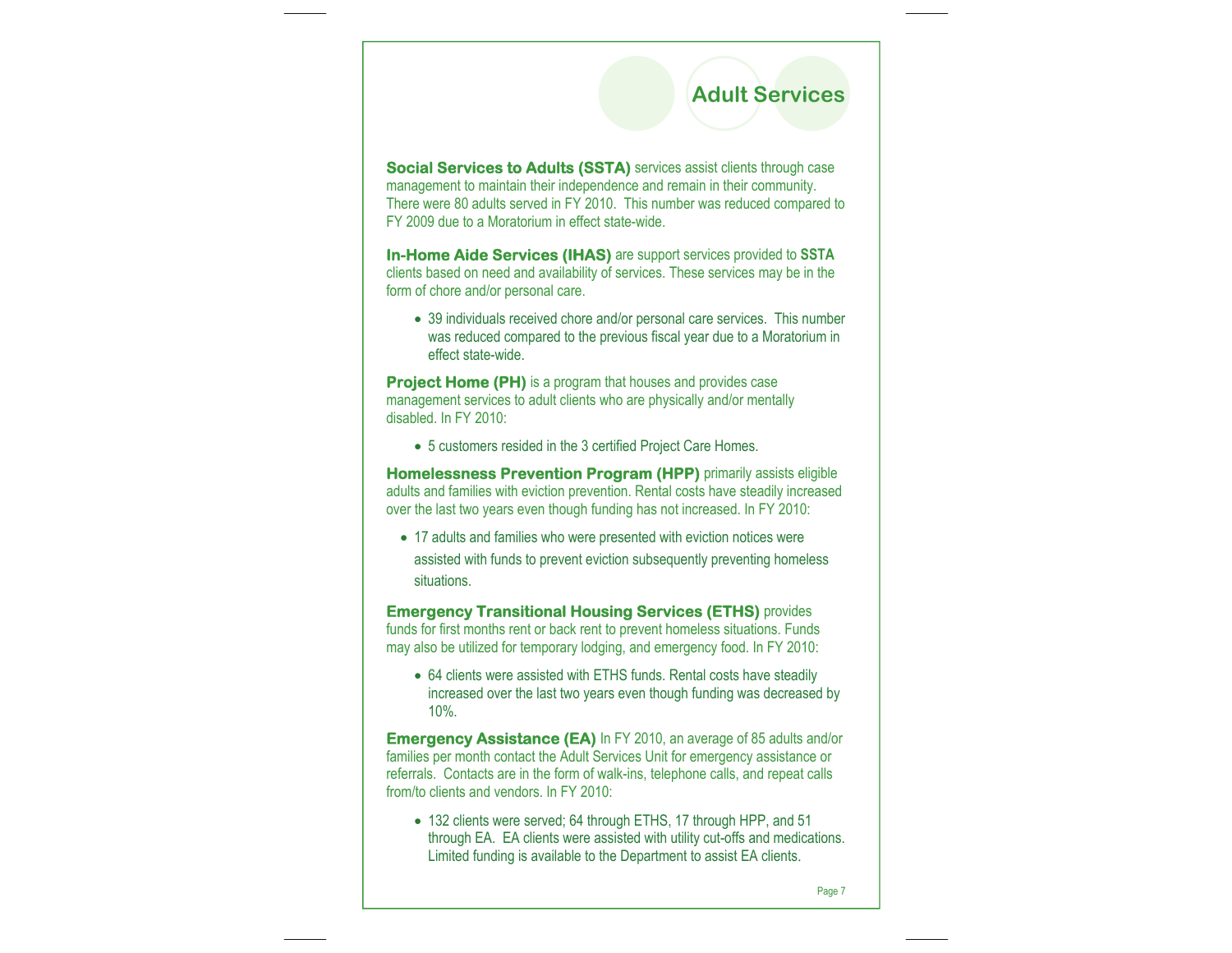### **Family Investment & Child Support**

### **Family Investment**

**The Family Investment Division** provides income, income supplements, service subsidies, medical coverage, and work opportunities to low income families in Caroline County. During State Fiscal Year (SFY) 2010, Family Investment:

- Provided Food Supplement assistance to a monthly average of 4,804 individuals in 1,996 households, an increase of more than 30% over State fiscal year 2009.
- Provided Temporary Cash Assistance to a monthly average of 327 children and 105 adults in 187 households.
- Provided Medical Assistance to a monthly average of 2,656 community care households, 138 Long Term Care individuals, and 709 individuals receiving Supplemental Security Income.
- Provided a total of \$645,372 in Child Care Subsidy Program payments on behalf of a monthly average of 225 children in 125 households.
- Provided Temporary Disability Assistance to a monthly average of 109 individuals.
- Assisted 142 families through Emergency Assistance to Families with Children with expenses for items such as rent and utilities.
- Screened 329 Family Investment and Child Welfare customers for substance abuse, referred 48 individuals for assessment and 12 for treatment.
- Provided pre-employment training to 112 TCA, Food Supplement and Child Support customers

**Family Investment** is measured on performance in the areas of administrative processes (application timeliness), accuracy, and independence (job placements and work participation). In SFY 2010, Family Investment:

- Achieved a 0% error rate in Food Supplement cases reviewed for Federal Fiscal Year 2009 (October 2008 – September 2009). Negative (denied or closed) Food Supplement cases reviewed during the same time period were assessed a 10% error rate.
- Assisted 69 individuals receiving Temporary Cash Assistance or owing child support obtain jobs (153% of our annual goal).
- Achieved a 64% Work Participation Rate (128% of our annual goal the number of work eligible Temporary Cash Assistance customers participating in a countable work activity for the required number of hours each month).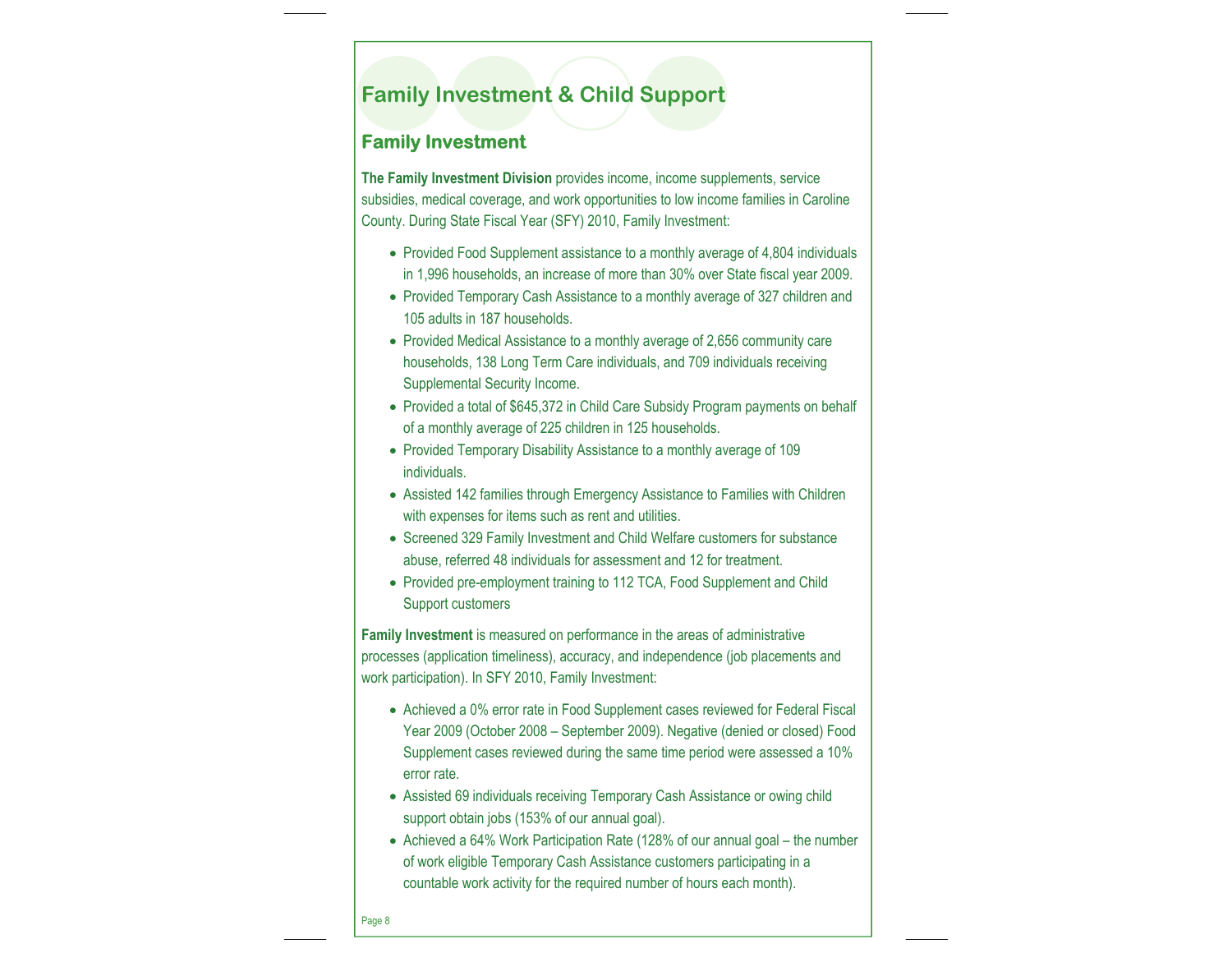### **Family Investment & Child Support**

### **Family Investment continued**

**The Office of Home Energy Programs (OHEP)** helps families pay utility bills, minimize heating crises and make energy costs more affordable. These programs are measured on performance in outreach or increasing the number of families in the community who access services. In SFY 2010, OHEP:

- Processed 2,428 applications for the Maryland Energy Assistance Program (MEAP), which provides assistance grants to help with the payment of home heating bills. 2,118 families were certified for a total of \$924,687.00 in grants
- Processed 2,374 applications for the Electric Universal Service Program (EUSP), which provides financial assistance with electric bills. 2,073 households were certified for a total of \$1,481,580.00 in assistance.
- Processed 1,435 applications for the Electric Universal Service Arrearage Program, which provides financial assistance with past due electric bills. 522 households were certified for a total of \$468,026.00 in assistance.

### **Child Support**

**The Caroline County Office of Child Support Enforcement** provides paternity and child support establishment, as well as enforcement and modification of child support services to Caroline County families. During Federal Fiscal Year 2010, Child Support:

- Ended the service period with 1,531 child support cases
- Disbursed \$3,228,078.00 in child support payments (current support plus arrears)

**Child Support** is measured on performance in the areas of paternity establishment, support order establishment, current collections and payments made on arrears. In FFY 2010, Child Support:

- Established paternity for 97.54% of the children in our caseload who were born out-of-wedlock (annual goal 100%)
- Established support orders in 87.98% of our cases (annual goal 85%)
- Collected 65.66% of current child support owed (annual goal 69.21%)
- Collected payments from 70.44% of non-custodial parents owing arrears (annual goal 75.45%)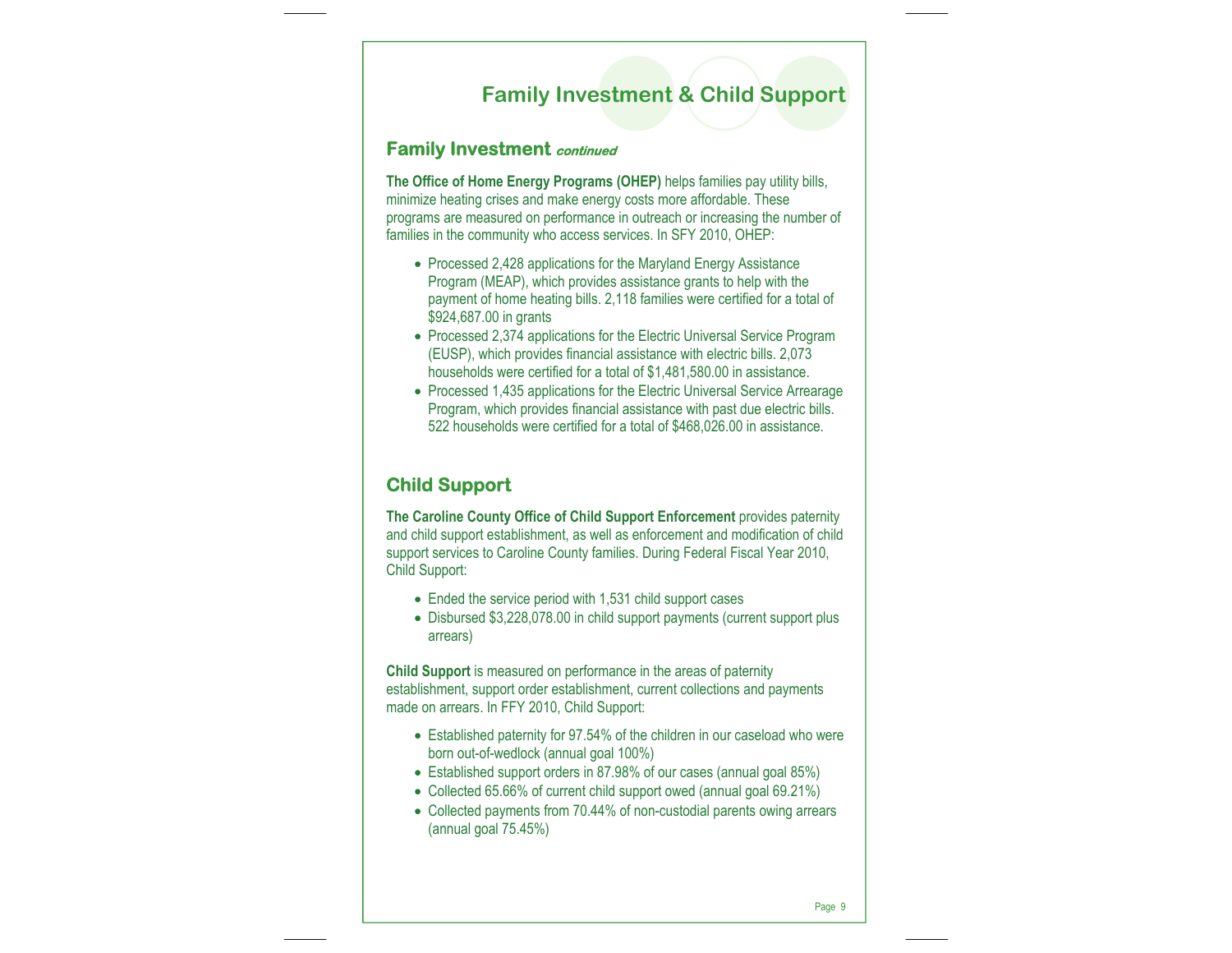### **Family Investment**

### **Non-Custodial Parent Employment Program**

The State of Maryland initiated the Non-Custodial Parent Employment Program (NPEP) in April 2007. This program provides job readiness and job placement assistance to non-custodial parents who are able to work, but who are not paying child support. Program goals include regular and reliable child support payments, fewer children receiving public assistance, and an increased employment rate in the non-custodial parent population. The Office of Child Support Enforcement refers non-custodial parents to the job readiness and job placement programs operated by Family Investment. The court may also order non-custodial parents to participate. From the inception of the NPEP program through June 2010, the Caroline County program has:

- Referred 191 non-custodial parents with a total of 417 child support cases to NPEP
- Enrolled 114 parents in the program
- Assisted 99 parents to successfully complete the program
- Collected a total of \$417,386.51 in child support payments from 150 of the parents referred to NPEP

### **Parents as Partners**

The Parents as Partners program provides case management and coordination of service delivery including employment development, parenting skills development, counseling, and assistance with child support-related issues to enable custodial and non-custodial parents to better meet the financial and emotional needs of their children. In SFY 2010, this program:

- Served 26 parents (104% of our annual goal)
- Assisted 12 parents in obtaining jobs and 4 parents in retaining existing employment
- Helped 2 parents retain employment for 90 days or longer
- Provided service linkages for parenting skills, job readiness and career counseling, life skills counseling, mental health treatment, and peer support groups

Parents as Partners participants paid a total of \$15,917.67 in child support during SFY 2010.

**Page 10**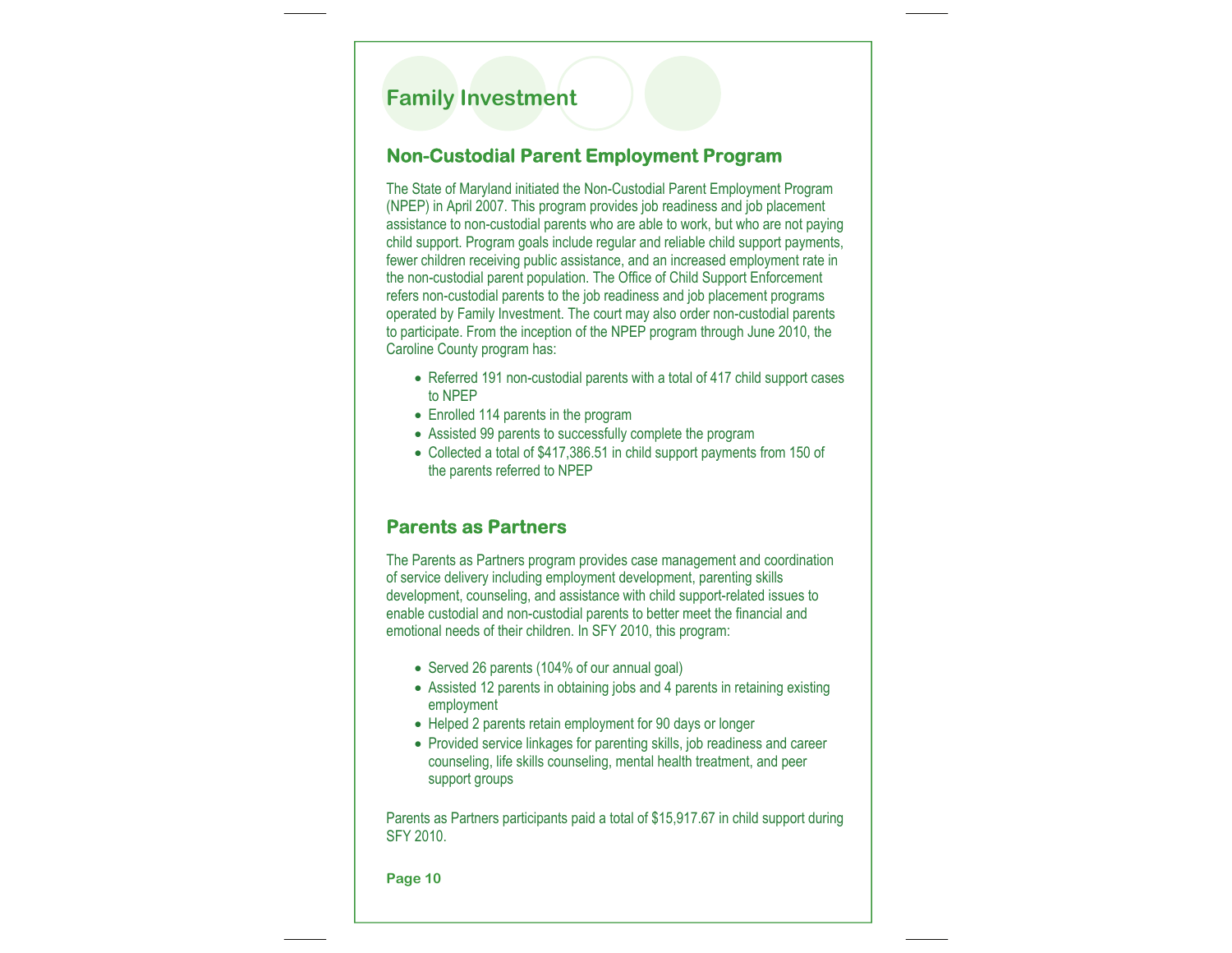